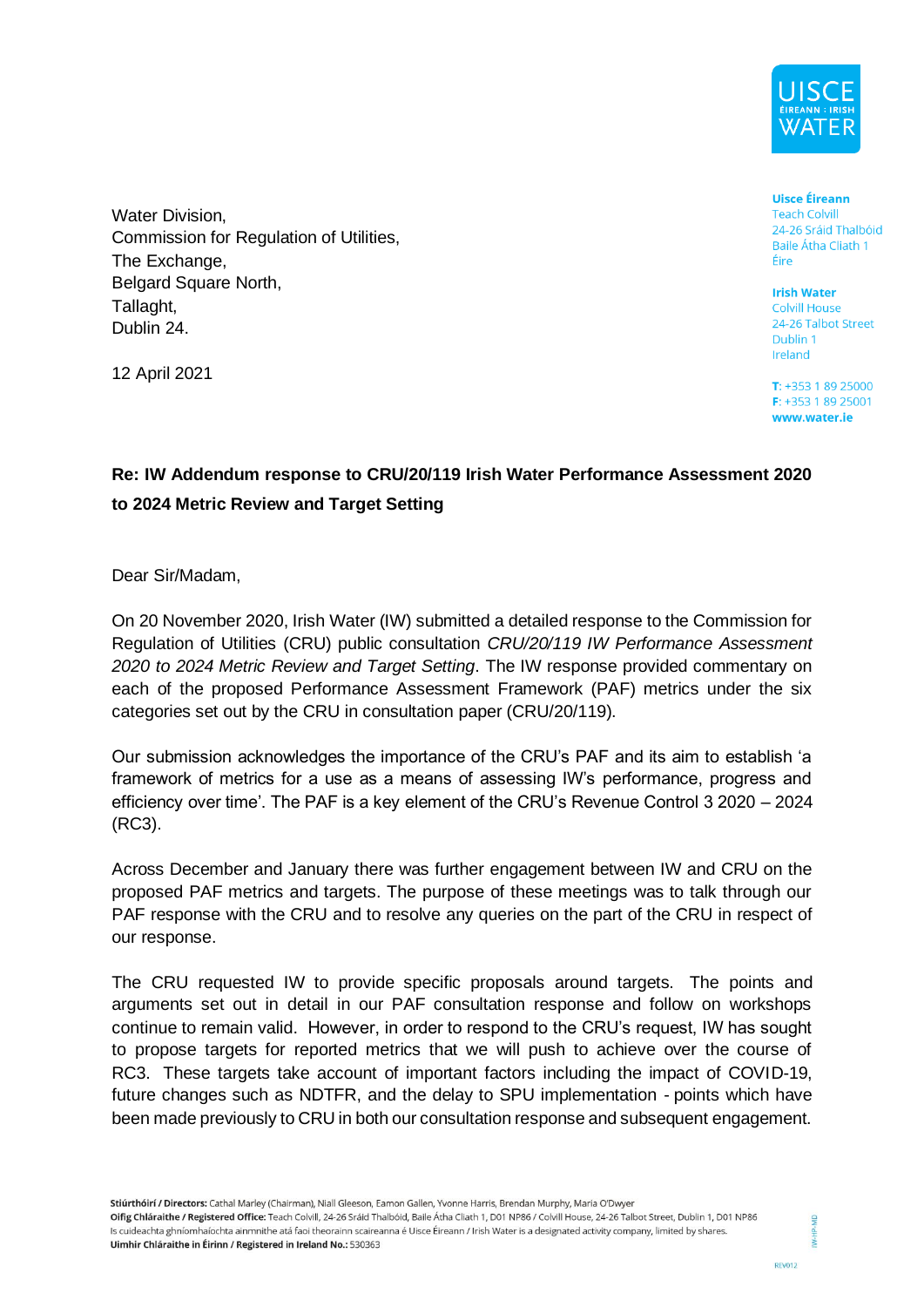We are proposing targets across the majority of PAF metrics for the period 2021-2024 as described below.

In summary:

- We provide targets for 8 of the 9 Customer Service metrics. Our PAF response sets out in detail why we do not believe the introduction of the Unresolved complaints metric is appropriate.
- We provide leakage targets across Public and Private side savings that match our recent response to the CRU's consultation on *RC3 Financial Incentives for Non-Domestic billing and Leakage (CRU/20/143).* We are still on track to publish the final National Water Resources Framework Plan by the end of 2021.
- We either agree with the CRU proposals and/or provide targets for all 9 Quality of Water Supply metrics.
- We agree with the CRU that the 3 Sewer Incident metrics are important in the overall PAF. We propose waiting until these metrics are available and reported on in 2022 before setting targets.
- We either agree with the CRU proposals and/or provide targets for 7 of the 8 Environmental Performance metrics. We believe that identification, categorisation and monitoring of one-off incidents during RC3 is important for setting targets during the RC4 period. Our understanding from recent discussions with the CRU is that the Agglomerations with no Wastewater Treatment metric will be re-introduced, which we support.
- We agree with the CRU's proposals and targets on both of the Energy and Emission metrics.

Yours sincerely,

Maurice Scully Head Economic Regulation Water

\_\_\_\_\_\_\_\_\_\_\_\_\_\_\_\_\_\_\_\_\_\_\_\_\_\_\_\_\_\_\_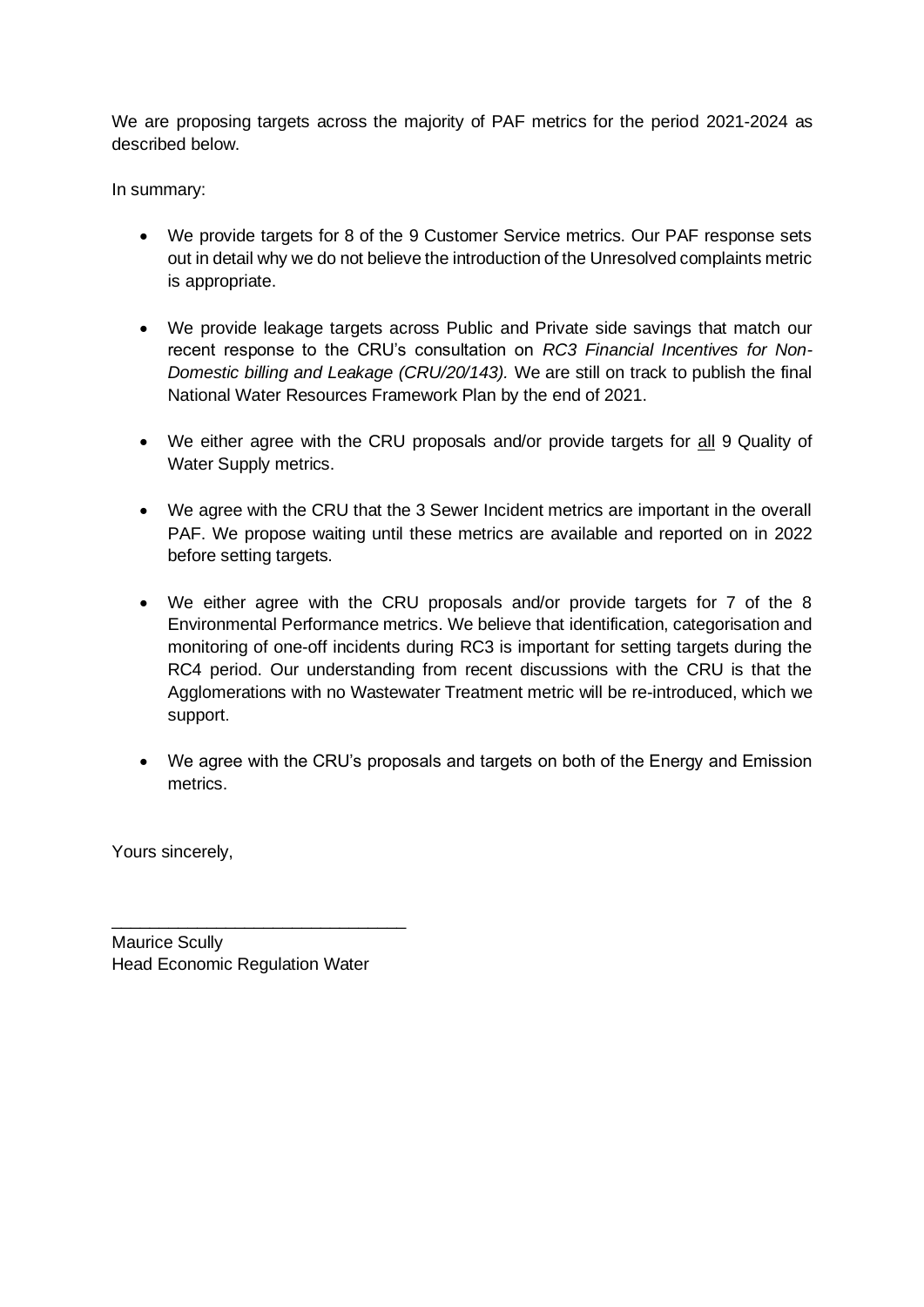### **Customer Service**

|                                                                  | <b>CRU PA Framework Proposals for RC3 Oct 2020</b>                                                                                                                                                            |                                                |                                             | <b>IW Proposals April 2021</b>                                                                                                                                |
|------------------------------------------------------------------|---------------------------------------------------------------------------------------------------------------------------------------------------------------------------------------------------------------|------------------------------------------------|---------------------------------------------|---------------------------------------------------------------------------------------------------------------------------------------------------------------|
| <b>Proposed Metric Name</b>                                      | <b>Proposed Metric Definition</b>                                                                                                                                                                             | <b>CRU proposed</b><br>RC3 update to<br>metric | <b>CRU</b><br>proposed<br><b>RC3 Target</b> | <b>Proposed Targets 2021-</b><br>2024                                                                                                                         |
| Ease of telephone contact:<br>Speed of telephone response        | The CRU will monitor the number of calls<br>picked up by an agent within 20 seconds in<br>the queue divided by the total number of calls                                                                      | No change                                      | 2020:84%<br>2024: 90%                       | 80% each year.                                                                                                                                                |
| Ease of telephone contact:<br>Speed of telephone response<br>(2) | N/A - Discontinue                                                                                                                                                                                             |                                                |                                             | IW agree with<br>discontinuing.                                                                                                                               |
| Ease of telephone contact: Call<br>abandonment rate              | The CRU will monitor the percentage of calls<br>that are abandoned while a caller is waiting in<br>the queue to speak to an agent having been<br>directed through the Interactive Voice<br>Recognition system | No change                                      | 2020: 2.6%<br>2024: 1%                      | 5% each year.                                                                                                                                                 |
| Ease of telephone contact: First<br>call resolution              | The CRU will monitor the percentage of calls<br>dealt with within one call without requiring a<br>call back to the customer from Irish Water                                                                  | Change name<br>from First Contact<br>Referral  | 2020 to<br>2024 90%                         | Continue<br>$\left( \frac{1}{2} \right)$<br>two<br>lines:<br>Operational & Non-Dom<br>2) Operational Calls 75%<br>each year & Non-Dom<br>Calls 70% each year. |
| Billing of metered customers                                     | The CRU will monitor<br>a) the number of bills based on a meter                                                                                                                                               | No change                                      | 70%                                         | 70% each year, from<br>2022.                                                                                                                                  |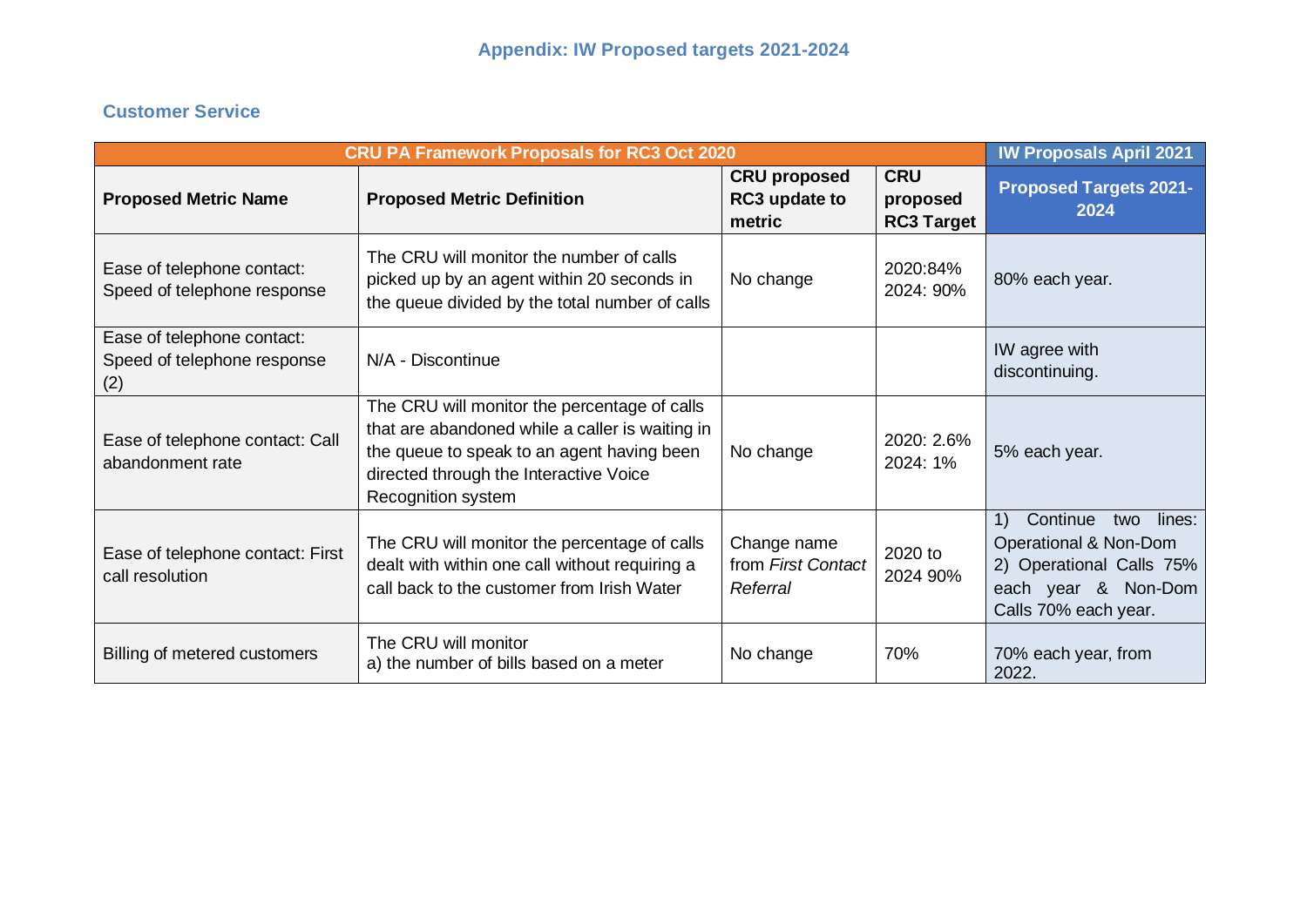|                                               | reading as a percentage of bills issued to<br>metered accounts                                                                                                                                                                                                                  |                                              |                                                                           | 2021 performance<br>discussion at presentation<br>on 19 <sup>th</sup> April.                                                |
|-----------------------------------------------|---------------------------------------------------------------------------------------------------------------------------------------------------------------------------------------------------------------------------------------------------------------------------------|----------------------------------------------|---------------------------------------------------------------------------|-----------------------------------------------------------------------------------------------------------------------------|
|                                               | b) the percentage of metered accounts billed<br>during the year that received at least one bill<br>based on a meter read carried out by Irish<br>Water                                                                                                                          | b) N/A - not<br>included in 2016<br>Decision | 100%                                                                      | As per IW PAF response,<br>use CRU option A, propose<br>not to use this target.                                             |
| Response to billing contacts                  | The CRU will monitor the number of billing<br>contacts answered and closed out within 5<br>working days as a percentage of billing<br>contacts received                                                                                                                         | No change                                    | 99.90%                                                                    | 2021:90%<br>By end 2024: 95%                                                                                                |
| Response to complaints                        | The CRU will monitor the number of<br>complaints:<br>a) responded to within 5 working days, either<br>with a resolution or an outline plan of the<br>proposed resolution                                                                                                        | No change                                    | 100%                                                                      | 2021: 90% Dom & Non-<br>Dom.<br>By end 2024: 95% Dom &<br>Non-Dom.                                                          |
|                                               | b) to which a final decision is issued within 2<br>months                                                                                                                                                                                                                       | No change                                    | 100%                                                                      | 2021: 90% Dom & Non-<br>Dom.<br>By end 2024: 95% Dom &<br>Non-Dom.                                                          |
| Unresolved complaints<br>submitted to the CRU | The CRU will monitor the number of<br>unresolved complaints submitted to the CRU<br>Customer Care Team in the context of the<br>CRU's role under Section 8 of Water<br>Services Act 2014, including:<br>a) Unresolved complaints upheld by the CRU<br><b>Customer Care Team</b> | N/A - not included<br>in 2016 Decision       | Better than<br>average<br>across<br>utilities &<br>suppliers<br>monitored | As per IW PAF response<br>we do not believe it is<br>appropriate<br>to introduce<br>this metric<br>and<br>place<br>targets. |
|                                               | b) Unresolved complaints awarded Charter<br>payments by the CRU Customer Care Team<br>or Irish Water                                                                                                                                                                            |                                              | by CRU<br><b>CCT</b>                                                      |                                                                                                                             |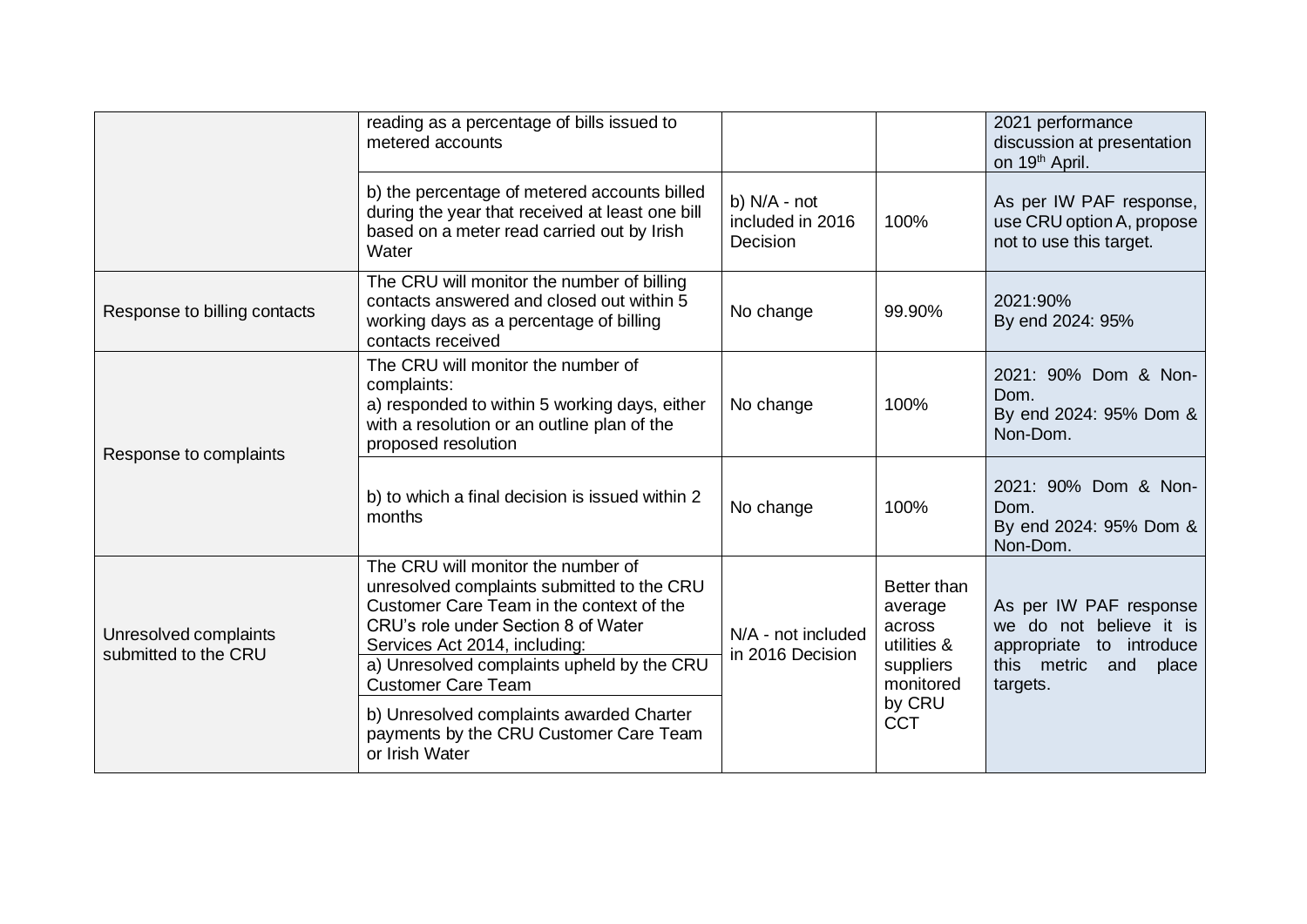| <b>Customer Satisfaction Survey</b> | The CRU will monitor Irish Water's<br>performance in a survey conducted by an<br>independent research company engaged by<br><b>Irish Water</b> | Change name<br>from Call<br>Handling Survey,<br>conduct survey<br>via method<br>contact was<br>made (telephone,<br>email, etc.) | 2020: 76%<br>2024: 85% | 2021: 70%<br>By end 2024: 80% |
|-------------------------------------|------------------------------------------------------------------------------------------------------------------------------------------------|---------------------------------------------------------------------------------------------------------------------------------|------------------------|-------------------------------|
|-------------------------------------|------------------------------------------------------------------------------------------------------------------------------------------------|---------------------------------------------------------------------------------------------------------------------------------|------------------------|-------------------------------|

# **Security of Water Supply**

|                             | <b>CRU PA Framework Proposals for RC3 Oct 2020</b>                                                                                             |                                                                                   |                                                       | <b>IW Proposals April 2021</b>                                                                                                                                    |
|-----------------------------|------------------------------------------------------------------------------------------------------------------------------------------------|-----------------------------------------------------------------------------------|-------------------------------------------------------|-------------------------------------------------------------------------------------------------------------------------------------------------------------------|
| <b>Proposed Metric Name</b> | <b>Proposed Metric Definition</b>                                                                                                              | <b>CRU proposed</b><br>RC3 update to<br>metric                                    | <b>CRU</b><br>proposed<br><b>RC3 Target</b>           | <b>Proposed Targets 2021-</b><br>2024                                                                                                                             |
| Security of Water Supply    | The CRU will monitor an overall Security of<br>Supply Index, or                                                                                | Remove                                                                            | Publish                                               | Still on track to publish<br>NWRP by end 2021. As                                                                                                                 |
|                             | The CRU will monitor the number of water<br>resource zones in deficit and the population<br>served by those resource zones                     | performance<br>against target<br>metric, determine<br>most appropriate<br>measure | National<br>Water<br>Resources<br>Plan by end<br>2021 | per IW<br>PAF<br>response<br>further<br>engagement<br>$10$ -year<br>needed<br>on<br>$\mathsf{IW}$<br>capacity<br>register<br>Q2/Q3<br>proposal<br>during<br>2021. |
| Leakage                     | The CRU will monitor the amount of water<br>lost on the public network and the amount of<br>water lost on customer supply pipes,<br>separately | Clarify previous<br>definition                                                    | Public: 161<br>Ml/day                                 | Ensure<br>alignment<br>with<br>CRU Incentives decision.<br>118 MI/day with stretch<br>target to 130 MI/day.                                                       |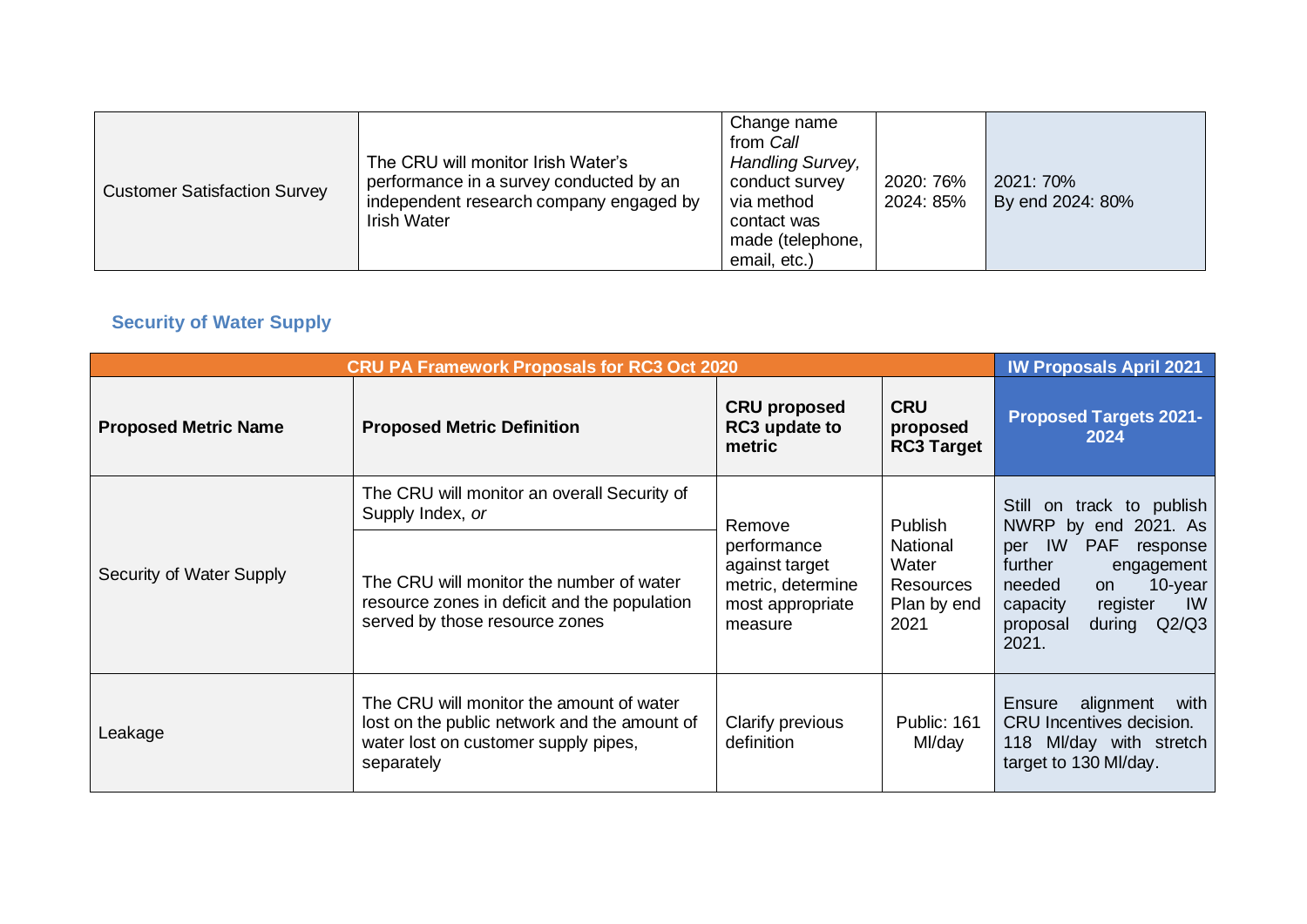|  | Private: 15<br>Ml/day | 13 Ml/day |
|--|-----------------------|-----------|
|--|-----------------------|-----------|

# **Quality of Water Supply**

| <b>CRU PA Framework Proposals for RC3 Oct 2020</b> | <b>IW Proposals April 2021</b>                                                                                                     |                                                     |                                             |                                                                                                                                                                                                                                 |
|----------------------------------------------------|------------------------------------------------------------------------------------------------------------------------------------|-----------------------------------------------------|---------------------------------------------|---------------------------------------------------------------------------------------------------------------------------------------------------------------------------------------------------------------------------------|
| <b>Proposed Metric Name</b>                        | <b>Proposed Metric Definition</b>                                                                                                  | <b>CRU proposed</b><br>RC3 update to<br>metric      | <b>CRU</b><br>proposed<br><b>RC3 Target</b> | <b>Proposed Targets 2021-</b><br>2024                                                                                                                                                                                           |
| Unplanned Interruptions to<br>Supply               | The CRU will monitor number of properties<br>experiencing unplanned interruptions to their<br>supply in excess of 12 and 24 hours. | Replace >4 hours<br>with a 'minutes lost'<br>metric | $>12$ :<br>< 0.15%<br>properties            | As per IW PAF response<br>we do not agree with<br>replacement of 4 hour<br>metric at this point.<br>2021: 16% WPRNs<br>By end 2024: 8% WPRNs<br>*Exceptions to be<br>discussed at the<br>presentation on the 19 <sup>th</sup> . |
|                                                    |                                                                                                                                    |                                                     | $>24$ :<br>0.01%<br>properties              | 2021: 6% WPRNs<br>By end 2024: 3% WPRNs<br>*Exceptions to be<br>discussed at the<br>presentation on the 19 <sup>th</sup>                                                                                                        |
| <b>Drinking Water Quality</b>                      | • Percentage microbiological compliance                                                                                            |                                                     | 99.9%                                       | Agree                                                                                                                                                                                                                           |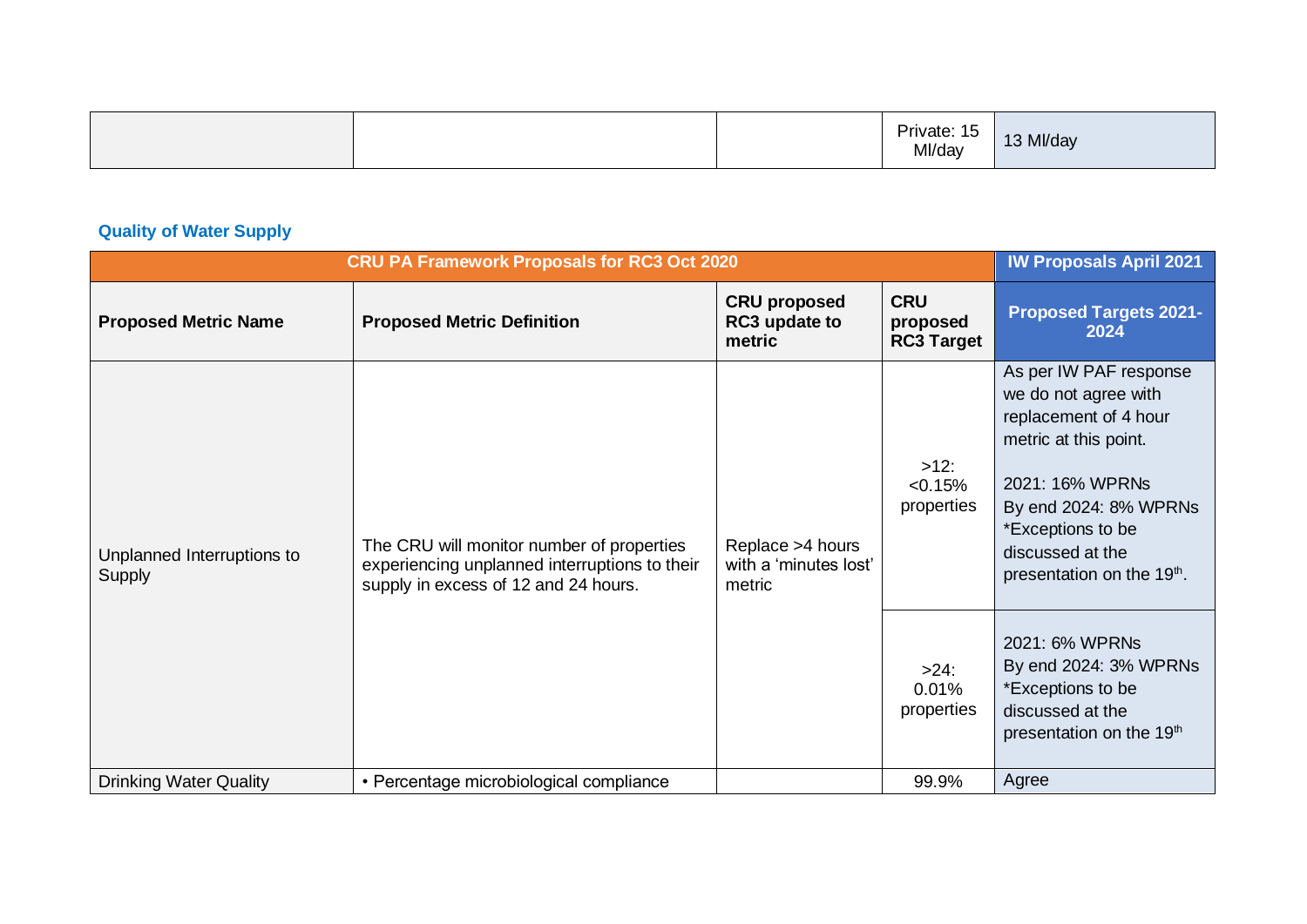|                                                                            | • Percentage E. coli compliance                                                                                                    |                               | 99.9%          | Agree                  |
|----------------------------------------------------------------------------|------------------------------------------------------------------------------------------------------------------------------------|-------------------------------|----------------|------------------------|
|                                                                            | • Percentage chemical compliance                                                                                                   |                               | 99.9%          | Agree                  |
|                                                                            | • Percentage THM compliance                                                                                                        |                               | 99.0%          | Agree                  |
|                                                                            | • Percentage lead compliance                                                                                                       |                               | 99.48%         | Agree                  |
| <b>Boil Water Notices and Drinking</b><br><b>Water Restriction Notices</b> | The CRU will monitor: The number of public<br>supplies and the population served on Boil<br>Water Notices for greater than 30 days | Introduce 30-day<br>timeframe | $\mathbf 0$    | As per IW PAF response |
|                                                                            | The number of public supplies and the<br>population served on Drinking Water<br>Restriction Notices for greater than 30 days       | Introduce 30-day<br>timeframe | $\overline{0}$ | As per IW PAF response |

### **Sewer Incidents**

| <b>CRU PA Framework Proposals for RC3 Oct 2020</b> |                                                                                                                                                 |                                                |                                                      | <b>IW Proposals April 2021</b>                                                                  |
|----------------------------------------------------|-------------------------------------------------------------------------------------------------------------------------------------------------|------------------------------------------------|------------------------------------------------------|-------------------------------------------------------------------------------------------------|
| <b>Proposed Metric Name</b>                        | <b>Proposed Metric Definition</b>                                                                                                               | <b>CRU proposed</b><br>RC3 update to<br>metric | <b>CRU</b><br>proposed<br><b>RC3 Target</b>          | <b>Proposed Targets 2021-</b><br>2024                                                           |
| Sewer Incidents (Overload)                         | The CRU will monitor the number of<br>properties affected by incidents where<br>wastewater enters a building due to the<br>overload of a sewer. | No Change                                      | <1 property<br>per 10,000<br>connected<br>households | As per IW PAF response<br>wait until the metric is<br>before<br>implemented<br>targets are set. |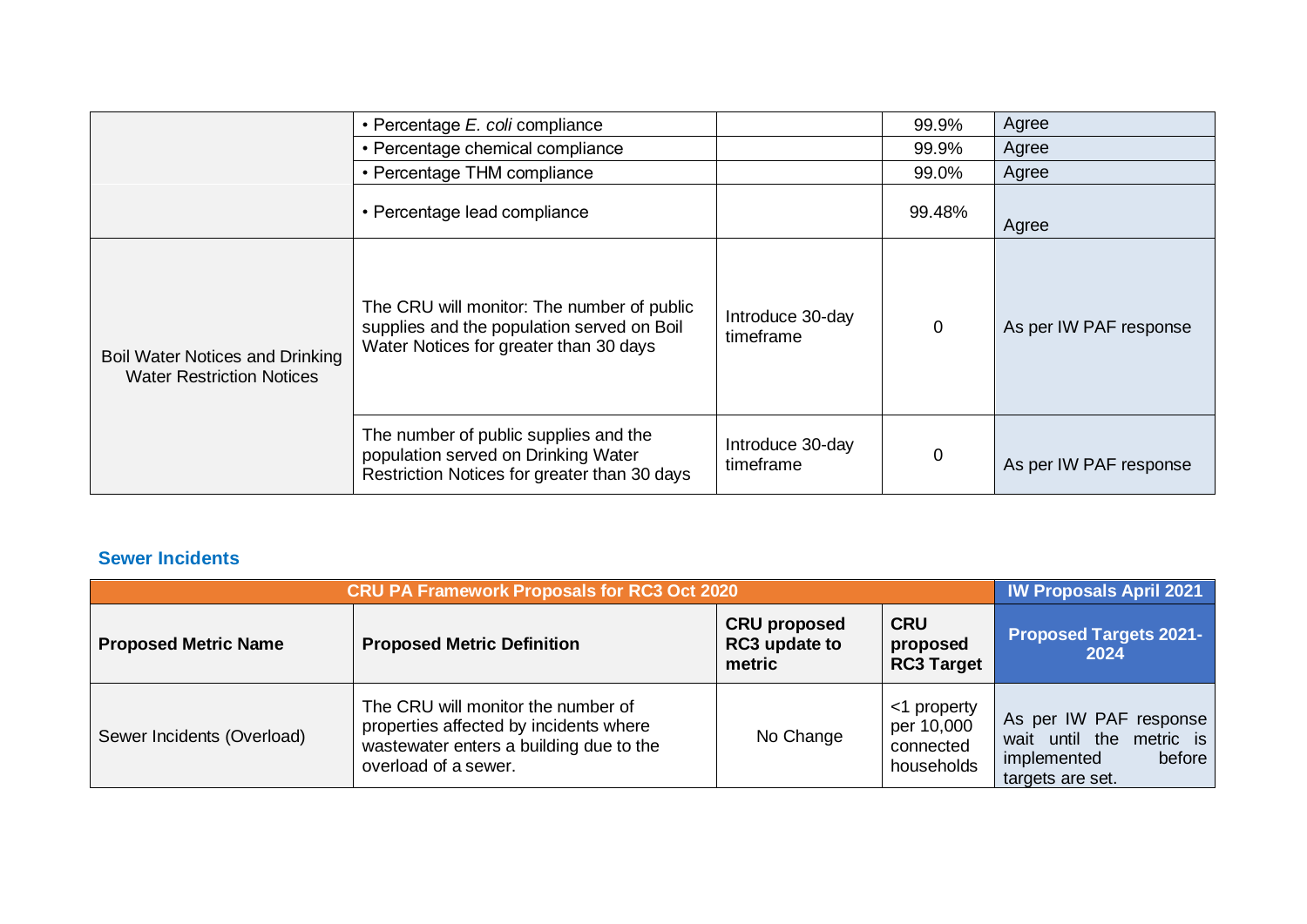| Sewer Incidents (Other Causes) | The CRU will monitor the number of<br>properties affected by an incident where<br>wastewater enters a building caused by<br>equipment failure in a sewer, blockage or<br>collapse of a sewer. | No Change | < 2.5<br>properties<br>per 10,000<br>connected<br>households | As per IW PAF response<br>wait until the metric is<br>implemented<br>before<br>targets are set. |
|--------------------------------|-----------------------------------------------------------------------------------------------------------------------------------------------------------------------------------------------|-----------|--------------------------------------------------------------|-------------------------------------------------------------------------------------------------|
| Sewer Incidents (At Risk)      | The CRU will monitor the number of<br>properties considered to be at risk of having<br>wastewater enter their premises, caused by<br>overload, more frequently than once in 10<br>years.      | No Change | To be<br>reviewed                                            | As per IW PAF response<br>wait until the metric is<br>before<br>implemented<br>targets are set. |

#### **Environmental Performance**

| <b>CRU PA Framework Proposals for RC3 Oct 2020</b> | <b>IW Proposals April 2021</b>                                                                                   |                                                |                                             |                                                                                                                          |
|----------------------------------------------------|------------------------------------------------------------------------------------------------------------------|------------------------------------------------|---------------------------------------------|--------------------------------------------------------------------------------------------------------------------------|
| <b>Proposed Metric Name</b>                        | <b>Proposed Metric Definition</b>                                                                                | <b>CRU proposed</b><br>RC3 update to<br>metric | <b>CRU</b><br>proposed<br><b>RC3 Target</b> | <b>Proposed Targets 2021-</b><br>2024                                                                                    |
| Incidents Relating to<br>Wastewater                | The CRU will monitor the number of incidents<br>resulting from wastewater collection and<br>treatment activities |                                                | By end 2024<br>$<$ 345 one-<br>off          | Identification,<br>categorisation and<br>monitoring of one-off<br>incidents during RC3 with<br>a view to targets in RC4. |
|                                                    |                                                                                                                  | No change                                      | By end 2024<br>$98$<br>recurring            | By end 2024 237<br>recurring.                                                                                            |
|                                                    |                                                                                                                  |                                                | 0 incidents<br>-in<br>Categories<br>$3-5$   | As per IW PAF agree.                                                                                                     |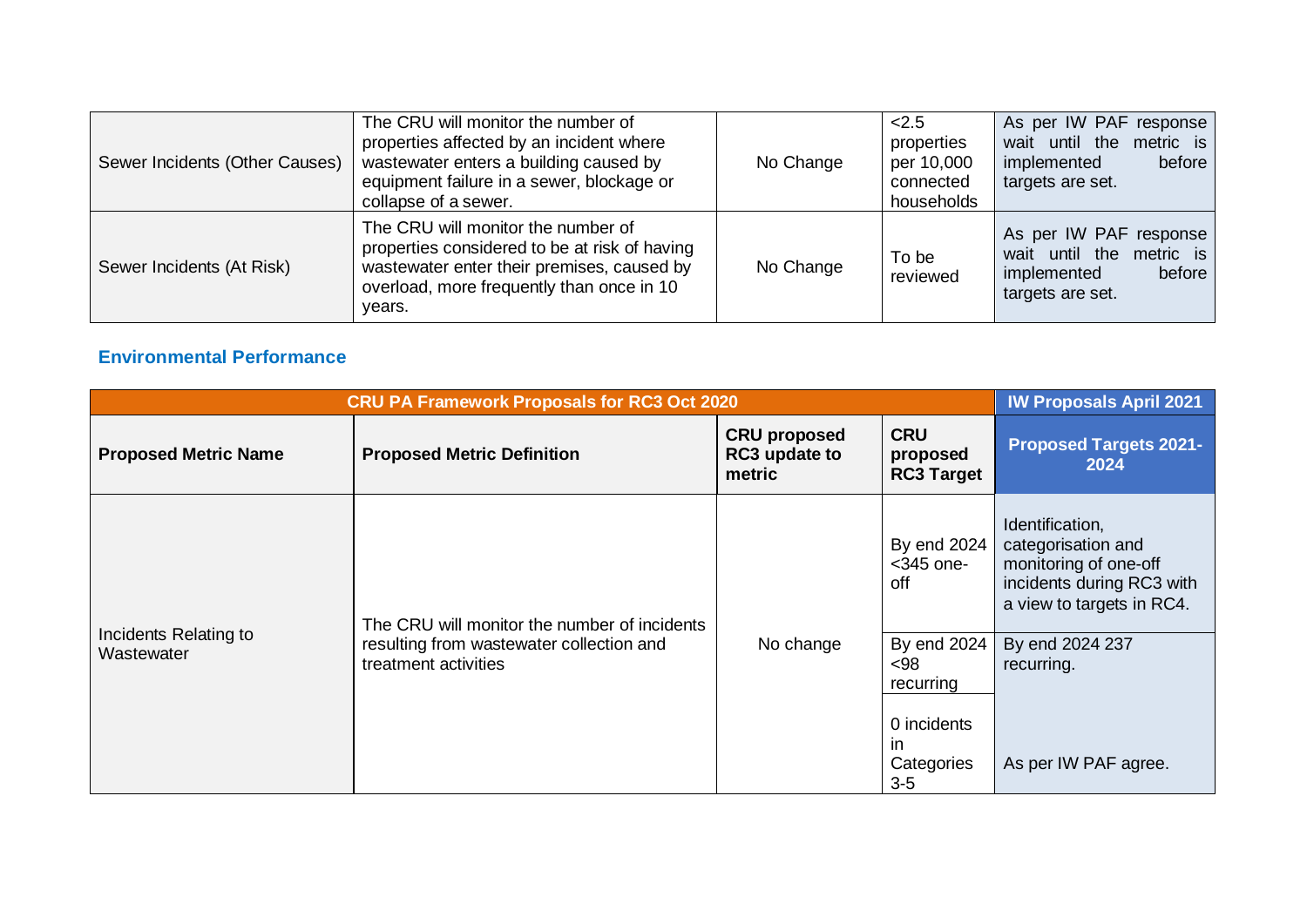| <b>Wastewater Agglomerations</b><br><b>Meeting Treatment</b><br>Requirements: Agglomerations<br>with no Wastewater Treatment | N/A                                                                                                                                                                                                                                                                                                                                                    | Discontinue from<br>PAF - Investment<br>Plan monitoring<br>only                     | N/A                                  | As per IW PAF response<br>we would like metric re-<br>introduced.                                                             |
|------------------------------------------------------------------------------------------------------------------------------|--------------------------------------------------------------------------------------------------------------------------------------------------------------------------------------------------------------------------------------------------------------------------------------------------------------------------------------------------------|-------------------------------------------------------------------------------------|--------------------------------------|-------------------------------------------------------------------------------------------------------------------------------|
| Compliance with the Emission<br><b>Limit Values for Urban</b><br><b>Wastewater Licences</b>                                  | • Overall compliance with the emission limit<br>values for wastewater licences.<br>• Compliance with BOD limit values for<br>wastewater licences.<br>• Compliance with COD limit<br>• Compliance with Suspended Solids limit<br>• Compliance with Ortho Phosphate limit,<br>where applicable.<br>• Compliance with Ammonia limit, where<br>applicable. | N/A - not included<br>in 2016 Decision                                              | Establish<br>baseline<br>performance | As per IW PAF response<br>agree with establishment<br>of baseline and report one<br>figure rather than<br>individual targets. |
| Compliance with the treatment<br>requirements of Urban Waste<br><b>Water Treatment Directive</b>                             | The CRU will monitor the total number of<br>agglomerations meeting the treatment<br>requirements of the UWWTD                                                                                                                                                                                                                                          | Change name from<br>Agglomerations<br>Not Meeting the<br><b>UWWTD</b><br>Standards. | By end 2024<br>100%                  | By end 2024 96%                                                                                                               |
| Sludge Reuse and Disposal                                                                                                    | The CRU will monitor the<br>a) percentage of drinking water that is<br>disposed of in an unsatisfactory<br>manner                                                                                                                                                                                                                                      |                                                                                     | 100%                                 | As per IW PAF response<br>agree.                                                                                              |
|                                                                                                                              | percentage of wastewater sludge that<br>b)<br>is disposed of in an unsatisfactory                                                                                                                                                                                                                                                                      | Change name from<br>Sludge Disposal                                                 |                                      | As per IW PAF response<br>agree.                                                                                              |